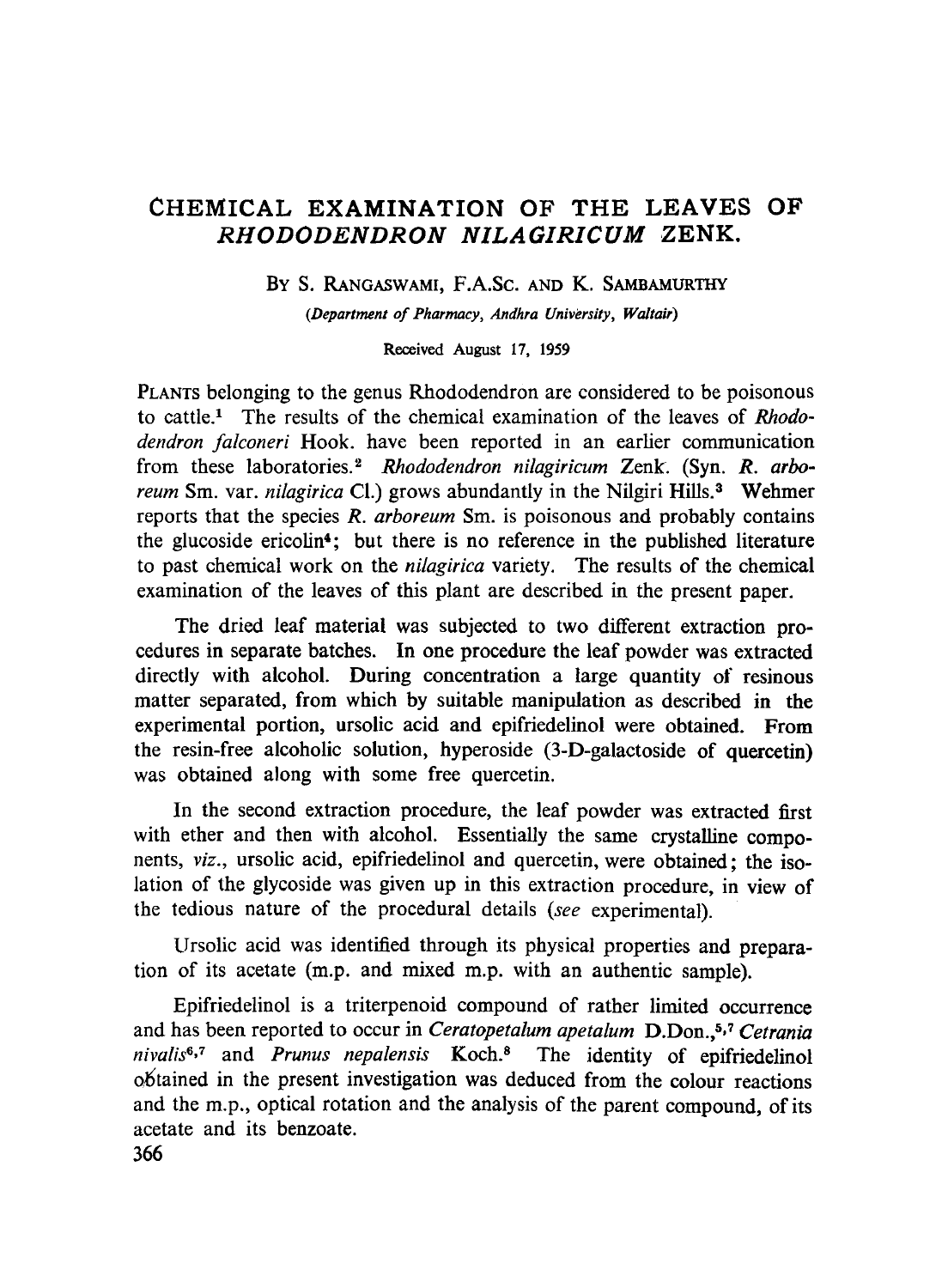*Chemical Examination of the Leaves* of Rhododendron nitagiricum *Zenk.* 367

The identity of quercetin was deduced from its m.p., colour reactions and its acetate (m.p. and mixed m.p. with an authentic sample).

Hyperin was the name given to a glycoside first isolated from *Hypericum perforatum*  $L^9$  and reported to be the 3- $\alpha$ -D-galactoside of quercetin. The name hyperoside was suggested as more appropriate for it by Casparis *et al. lo*  Hyperoside has been shown to occur in many species belonging to the plant families Betulace and Polygonace  $\ddot{x}$ , in a few cases by preparative methods, but more largely by paper chromatographic methods.<sup>11-14</sup> Hörhammer *et al.* have summarised the available information on the occurrence of hyperoside and of the closely related glycosides quercitrin and rutin.<sup>13, 14</sup> Quercetin-3galactoside has also been reported to occur in the skins of Grimes Golden and Jonathan apples.<sup>15</sup>

The identity of the glycoside isolated in the present investigation as hyperoside has been established by its m.p., analysis and optical rotation, preparation of its acetate and its methyl ether, hydrolysis to quercetin and galactose and the hydrolysis of the methyl ether to  $5: 7: 3'$ : 4'-O-tetramethylquercetin (m.p. and mixed m.p. with an authentic sample). The nature of the sugar in the original glycoside was established by the preparation of its osazone and by paper chromatography.

#### EXPERIMENTAL

The material used in this investigation was obtained from Ootacamund, Nilgiri Hills in S. India.

#### *First extraction procedure*

The air-dried leaf powder (4 kg.) was extracted with cold methylated spirit repeatedly. The total extract (70 litres) was concentrated under reduced pressure to 4 iitres, the solid separating being removed from time to time. Dilution with water and further concentration yielded some more solid. The combined solids (180 g.) and the clear aqueous-alcoholic solution (referred to again as solution X) were examined separately.

The solid was dissolved in methanol-benzene  $(1:1)$   $(3$  litres), filtered and diluted with enough water to lead to the separation of two'layers. After separation of the layers, the aqueous methanol layer was extracted with elher  $(3 \times 500 \text{ ml.})$  and the ether phase was added to the benzene phase. The combined benzene-ether solution *(ca.* 3 litres) was shaken with 5% aqueous sodium hydroxide solution  $(2 \times 500 \text{ ml.})$  when a copious solid separated at the interphase. The filtered alkaline solution, the organic solvent layer and the floating solid were examined separately as below.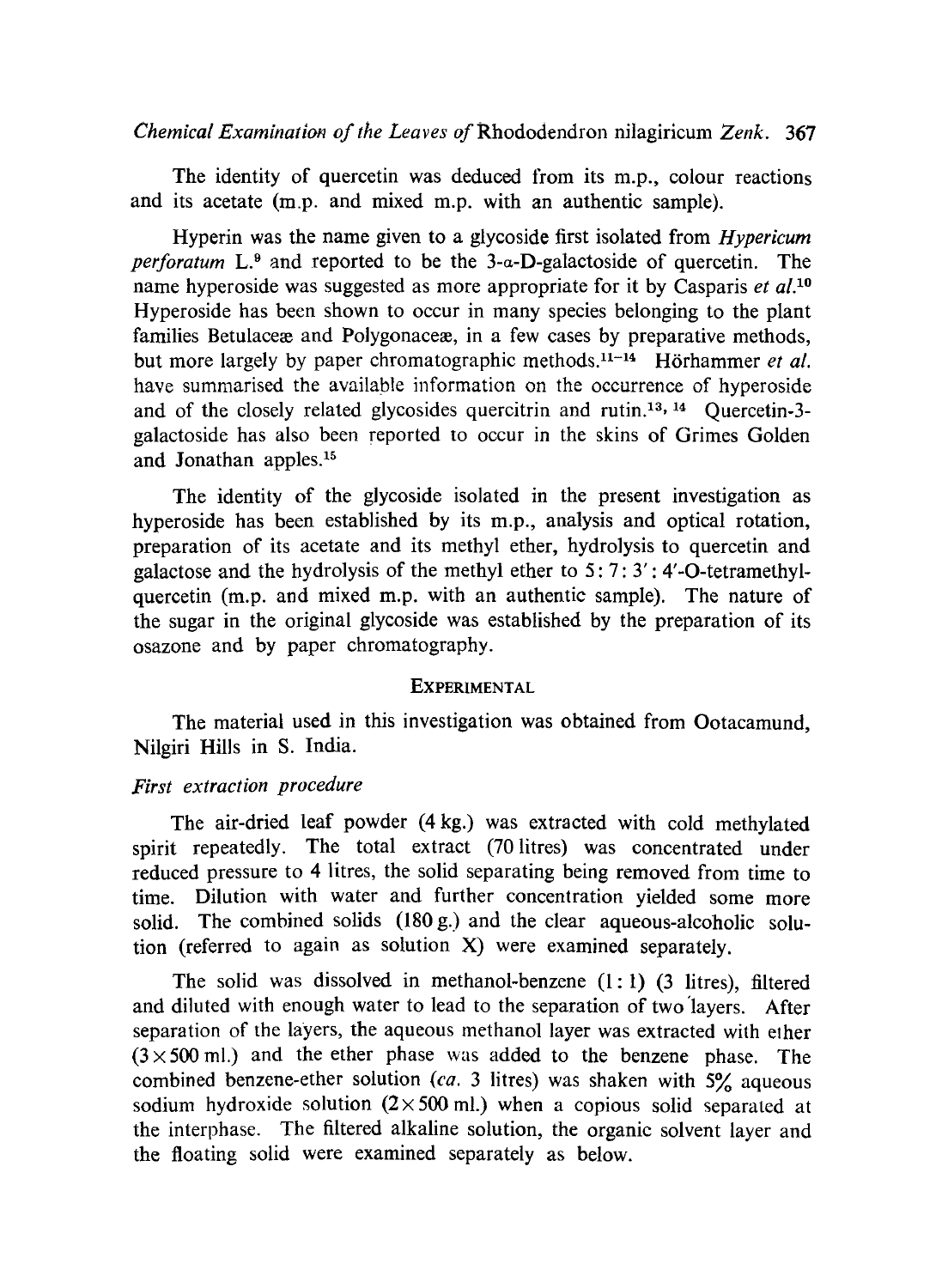The alkaline solution, on acidification and ether extraction yielded on promising residue.

The filtered solid was dissolved in hot methanol, cooled and decomposed with excess of mineral acid. The precipitate obtained was purified by crystallization from alcohol, giving colourless needles, m.p. 280-82° (ursolic acid).

The benzene-ether solution was evaporated to remove the solvents and the residue partitioned between 90% acetic acid and petroleum ether, employing 300 ml., 30 ml., 30 ml. and 30 ml. portions of the former and 1 litre, 100 mi., 100 mi. and 100 mi. portions of the latter solvent. The united perroleum ether solution was washed neutral, dried and concentrated to a low volume (250 ml.), when a greenish solid  $(0.9 g)$  separated. This on two crystallizations from chloroform yielded stout needles, m.p. 280-81° (epifriedelinol). The mother liquor yielded a resinous solid (84 g.) on complete removal of the solvent; this was not examined further.

No worthwhile residue was obtained from the acetic acid layer on dilution with water and extraction with ether.

The residual aqueous-alcoholic extract of the original leaf (solution X, *see* earlier) was extracted with ether ( $10 \times 400$  ml.) containing  $3\%$  alcohol. The united ether solution was concentrated with occasional addition of water and the remaining aqueous solution was extracted with *iso-amyl* alcohol  $(5 \times 200 \text{ ml.})$ . The united amyl alcohol extract was concentrated to 100 ml. and poured with stirring into a large excess of petroleum ether. The precipitated solid was filtered (42 g.) and extracted with hot water repeatedly  $(10 \times 200 \text{ ml})$ . The aqueous extract was concentrated under reduced pressure to a syrupy consistency and the residue was taken in absolute alcohol and left in the ice-chest when a fine yellowish powder separated after a week  $(0.6 \text{ g.})$  (hyperoside).

The alcoholic mother liquor of hyperoside was diluted with water in stages, removing the sticky matter that separated at every stage. The final clear aqueous-alcoholic solution, on almost complete removal of the solvents and leaving in the ice-chest for three weeks, deposited a small quantity of a yellow solid embedded in a large amount of a syrupy matrix. Crystallization from aqueous acetone twice yielded yellow needles, m.p.  $312-16$   $(0.3 g.)$ answering the description of quercetin. It further yielded an acetate, m.p. 196-98°, undepressed by admixture with an authentic sample of quercetin penta-acetate.

The aqueous residue of solution X remaining after ether extraction was hydrolysed by the addition of sulphuric acid to give a concentration of  $7\%$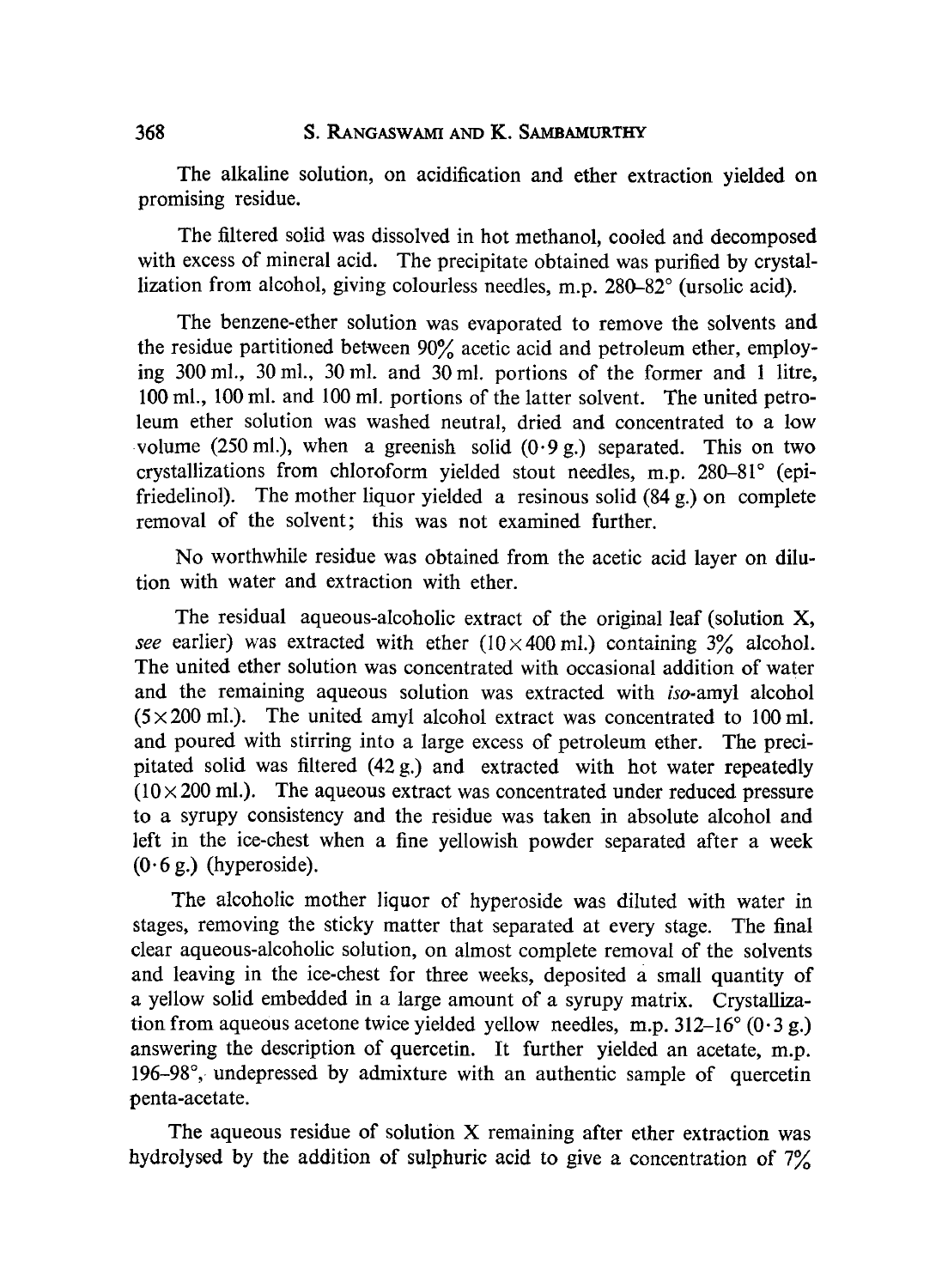### *Chemical Examination of the Leaves of* Rhododendron ni!agiricum *Zenk.* 369

and refluxing for 2 hours. A large amount of resinous matter separated, which was filtered, washed, dried and extracted with ether. The etherinsoluble part of the resin was not examined further. The acidic filtrate was extracted with ether and this ether solution was united with the ether extract of the resinous portion. The united ether solution, on removal of the solvent, yielded quercetin  $(0.5 \text{ g.})$ , m.p. 310-14°; acetate, m.p. 194-96° (mixed m.p. undepressed). The acid aqueous layer exhibited strong reducing property towards Fehling's solution indicating the rich presence of sugars.

### *Second extraction procedure*

Only a very brief description of this procedure is given here. The powdered leaf was exhausted with ether and then with alcohol. The ether extract (solution) when shaken with aqueous alkali led to the separation of ursolic acid as the sparingly soluble sodium salt. The filtered alkaline solution yielded no crystalline substance. The ether solution was evaporated and the residue partitioned between 90% acetic acid and petroleum ether. The petroleum ether phase yielded epifriedelinol, m.p. 279-81°;  $[a]_{0}^{29} = +25.6^{\circ} + 3^{\circ} (c = 1.156$ in chloroform). From the acetic acid phase, by dilution with water and ether extraction a small quantity of an amorphous material was obtained, which could not be further purified.

The alcoholic extract of the leaf gave colour reactions for anthoxanthins and on hydrolysis with sulphuric acid yielded, besides a large quantity of resinous material, a crystalline substance identified as quercetin.

## *Ursolic acid*

When crystallized twice from alcohol, it separated as colourless needles, m.p. 280-82°;  $[a]_{p}^{30} = +62.4^{\circ} \pm 3^{\circ}$  (c = 1.027 in absolute alcohol). [Found: C, 78.6; H, 10.1.  $C_{30}H_{48}O_3$  (ursolic acid) requires: C, 78.9; H,  $10.6\%$ .] With concentrated sulphuric acid it gave a yellow colour slowly changing to violet, and in the Liebermann-Burchard test it gave a red colour changing to violet, then blue and finally green.

The acetate, prepared by heating the substance with acetic anhydride and fused sodium acetate at 140° for 4 hours crystallized from benzenepetroleum ether and then from alcohol as colourless needeles, m.p. 282-84~  $[a]_{p}^{2} = +68.8^{\circ} \pm 3^{\circ}$  (c = 0.927 in chloroform). [Found: C, 76.7; H,  $10.6$ ;  $-COCH<sub>3</sub>$ ,  $9.3$ .  $C<sub>32</sub>H<sub>50</sub>O<sub>4</sub>$  (ursolic acid acetate) requires; C, 77.1; H,  $10.1$ ;  $-COCH_3$  (1),  $8.6\%$ . Mixed m.p. with an authentic sample of ursolic acid acetate was undepressed.

## *Epifriedelino!*

When crystallized twice from'chloroform, it separated as stout needles, m.p. 280-81°;  $[a]_{p}^{29} = +22.4^{\circ} \pm 3^{\circ}$  (c = 0.996 in chloroform). [Found;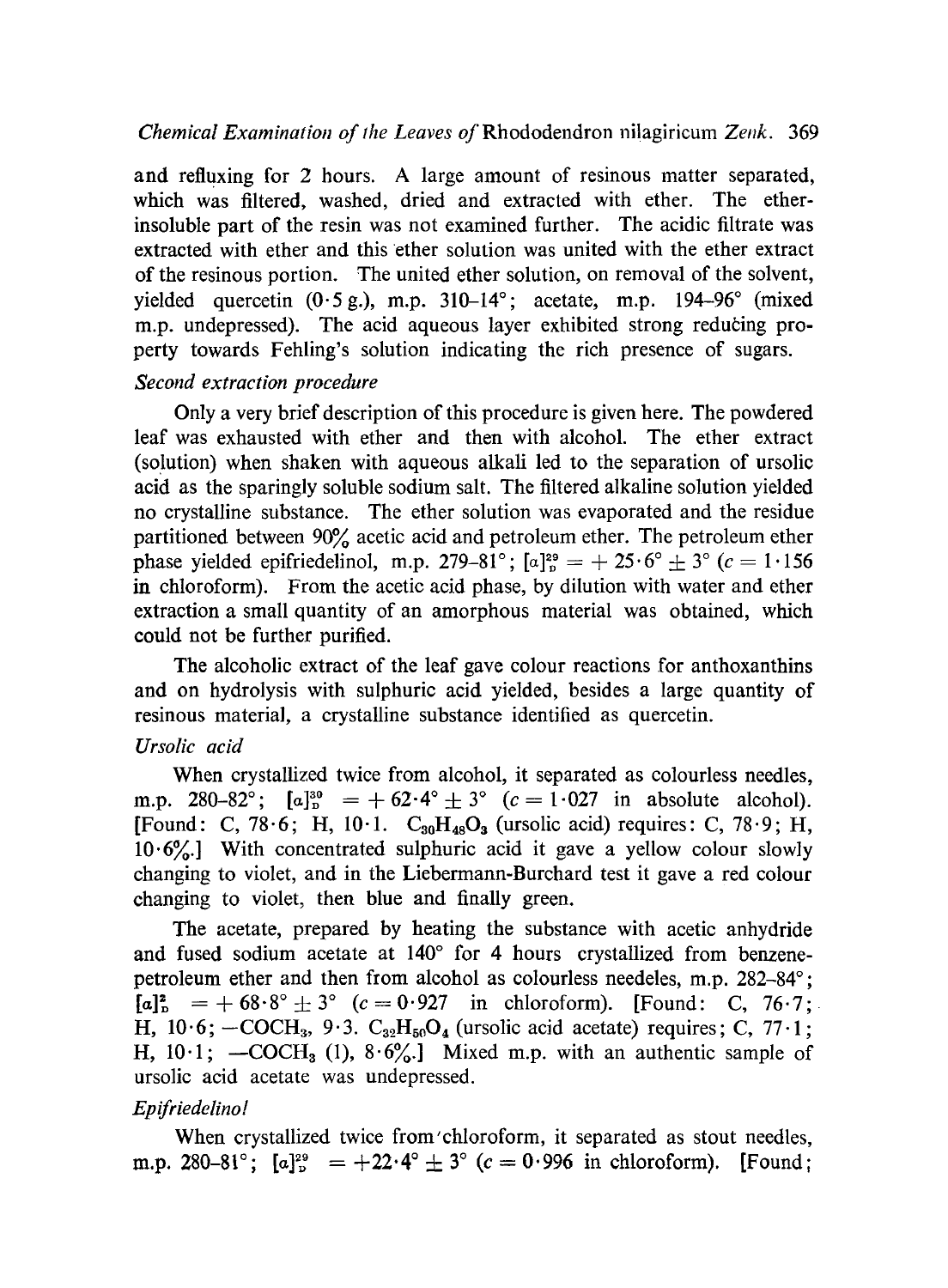C, 84.7; H, 12.5.  $C_{30}H_{52}O$  (epifriedelinol) requires: C, 84.1; H, 12.2%.] With concentrated sulphuric acid it gave a pale yellow colour. In the Liebermann-Burchard test a light pink colour was obtained.

#### *Derivatives of epifriedelinol*

*(al) Acetate.--It* was prepared by heating the substance with acetic anhydride and pyridine in a paraffin bath at  $120^{\circ}$  for 6 hours and purified by chromatography over alumina. The acetate crystallized from benzene-acetone as colourless plates, m.p. 282-84°;  $[a]_{p}^{30} = +30.2^{\circ} \pm 2^{\circ}$  ( $c = 0.685$  in chloroform). [Found: C, 82.3; H, 11.8.  $C_{32}H_{54}O_2$  (epifriedelinol acetate) requires: C,  $81.6$ ; H,  $11.6\%$ .

*(b) Benzoate.--The* substance (0.15 g.) was dissolved in hot absolute pyridine (5 ml.), freshly distilled benzoyl chloride  $(1 \cdot 0 \text{ ml})$  was added and the mixture heated on a paraffin bath at  $115^{\circ}$  for 3 hours. It was cooled, diluted with a mixture of chloroform and ether  $(1:3)$  (50 ml.), transferred to a separating funnel and washed successively with 2N sulphuric acid  $(3 \times 10 \text{ ml})$ , 2 N sodium carbonate  $(3 \times 10 \text{ ml})$  and finally with water till neutral. The solution was dried, the solvents were removed and the residue was repeatedly crystallized from benzene-alcohol, when colourless plates, m.p. 248-50° were obtained.  $[a]_{p}^{80} = +36.8^{\circ} \pm 3^{\circ}$  ( $c = 0.942$  in chloroform). [Found: C, 83.3; H, 11.1.  $C_{37}H_{56}O_2$  (epifriedelinol benzoate) requires: C,  $83.4$ ; H,  $10.6\%$ .

### *Hyperoside*

When crystallized twice from water and twice from absolute alcohol, it separated as fine yellow needles, m.p. 238-40°;  $[a]_{p}^{29} = -65.8^{\circ} + 2^{\circ}$  $(c = 0.821$  in pyridine : alcohol 1:1). [Found on sample dried under vacuum at 110 $^{\circ}$  for 10 hours and weighed in a closed pig: C, 53 $\cdot$ 2; H, 4 $\cdot$ 8.  $C_{21}H_{20}O_{12}$  (hyperoside) requires C, 54.3; H, 4.3%.] It gave an orange-red colour with magnesium and hydrochloric acid and an olive-green colour with alcoholic ferric chloride. With neutral lead acetate solution a bright yellow precipitate was obtained. Molisch's test was positive.

### *Derivatives of hyperoside*

*(a) Aeetate.--This* was prepared by heating the substance with acetic anhydride and sodium acetate. It could not be crystallized from any solvent of solvent mixtures. By dissolving in benzene (charcoal) and adding excess  $of$  petroleum ether, it could be obtained as a micro-crystalline powder, m.p. 102-04°. [Found: C, 55.3; H, 4.9; -COCH<sub>3</sub>, 44.0. C<sub>37</sub>H<sub>36</sub>O<sub>20</sub> requires;  $C, 55.5; H, 4.5; -COCH<sub>3</sub>(8), 43.0%$ .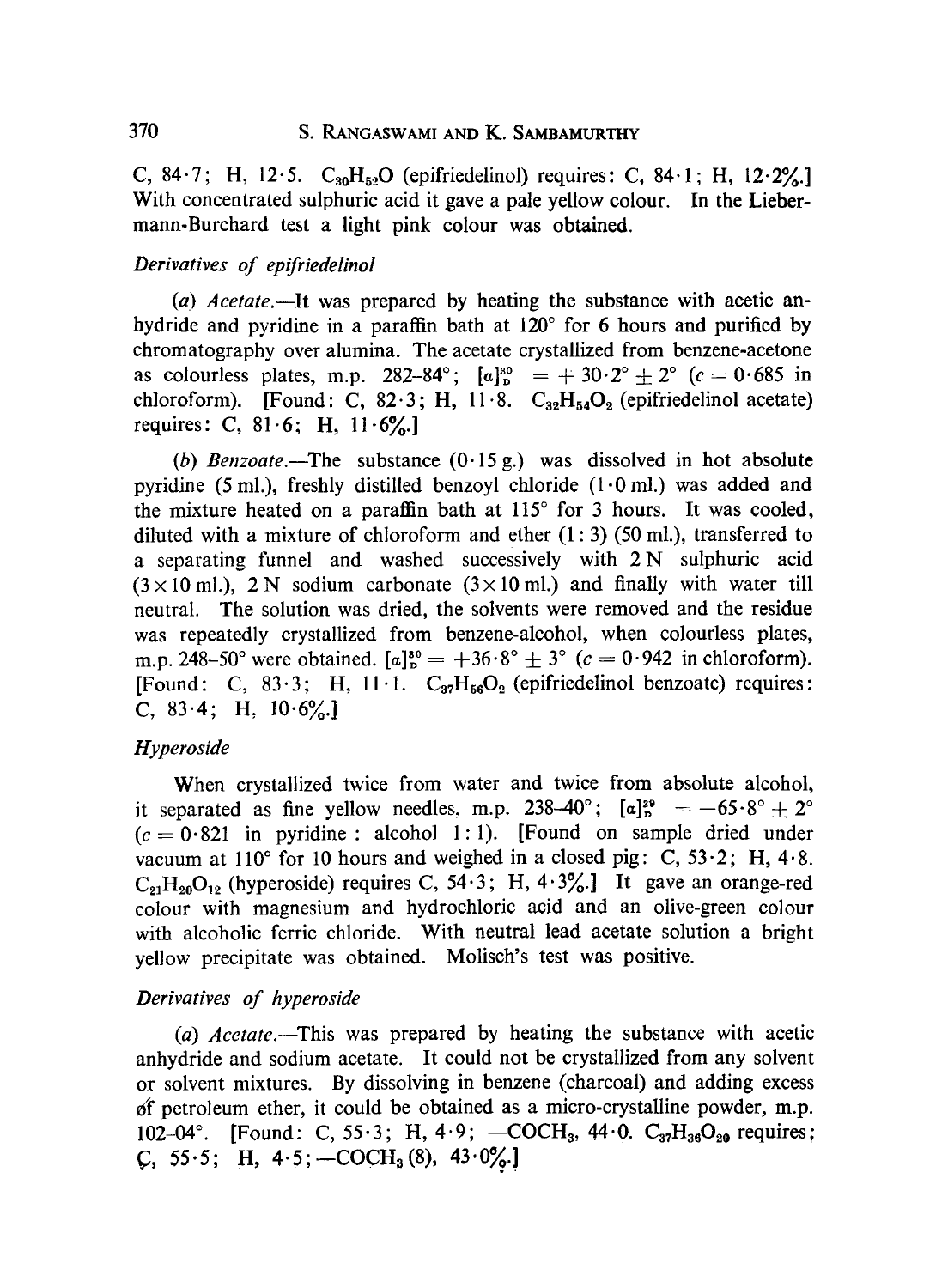### *Chemical Examination of the Leaves of* Rhododendron nilagiricum *Zenk.* 371

*(b) Methyl ether.--This* was prepared by repeated traetment of the glycoside in methanol solution with diazomethane in ether. The product was crystallized from methanol, when almost colourless needles separated, m.p.  $224-26^\circ$ . [Found on sample dried under vacuum at  $110^\circ$  for 10 hours and weighed in a closed pig: C, 56.4; H, 5.9; - OCH<sub>3</sub>, 23.0.  $C_{25}H_{28}O_{12}$ (hyperoside tetramethyl ether) requires: C,  $57.7$ ; H,  $5.4$ ;  $-OCH<sub>3</sub>(4)$ ,  $23.8\%$ . It gave no colour with ferric chloride.

The low carbon values for the glycoside and its methyl ether are perhaps due to traces of diflicultly removable impurities. It may be mentioned in passing that Casparis *et al*.<sup>10</sup> also have reported for their sample of hyperoside carbon values about  $1.1\%$  lower than the theoretical.

## *Hydrolysis of hyperoside (quantitative)*

The glycoside (weighed amount) was refluxed with N-sulphuric acid in 50Ÿ alcohol for 2 hours. The alcohol was removed under reduced pressure with occasional addition of small quantities of water. The resulting suspension was left in the ice-chest for a day. The precipitate that separated was filtered, washed with water, dried at 105° for 2 hours under vacuum and weighed. Aglycone obtained:  $66.7\%$ . Aglycone present in the glycoside as per calculations:  $65.2\%$ .

## *Hydrolysis of hyperoside (preparative)*

The substance  $(0.3 \text{ g.})$  was refluxed with  $7\%$  sulphuric acid (100 ml.) in 50% alcohol for 2 hours. The solution was diluted with water, alcohol was removed and the aglycone that separated on standing was filtered and washed with water. Repeated crystallization from dilute alcohol (charcoal) gave fine yellow needles, m.p. 318-22°. [Found: C,  $59.7$ ; H,  $3.8$ . C<sub>15</sub>H<sub>10</sub>O<sub>7</sub> (quercetin) requires: C, 59.6; H,  $3.3\%$ .] It gave a deep orange-red colour with magnesium and hydrochloric acid. With neutral lead acetate solution, ah orange precipitate was obtained.

The acetate of this aglycone crystallized from alcohol as colourless needles, m.p. 197-98°. [Found: C, 59.4; H, 4.4.  $C_{25}H_{20}O_{12}$  (quercetin penta-acetate) requires: C, 58.6; H,  $3.9\%$ . Mixed m.p. with an authentic sample of quercetin penta-acetate was undepressed.

The acidic filtrate obtained after removing the aglycone was shaken with a little ether to remove the remaining aglycone and neutralized with excess of freshly precipitated barium carbonate. The suspension was filtered, washed with water and the filtrate and washings were united and con centrated to a syrupy residue under reduced pressure. The residue was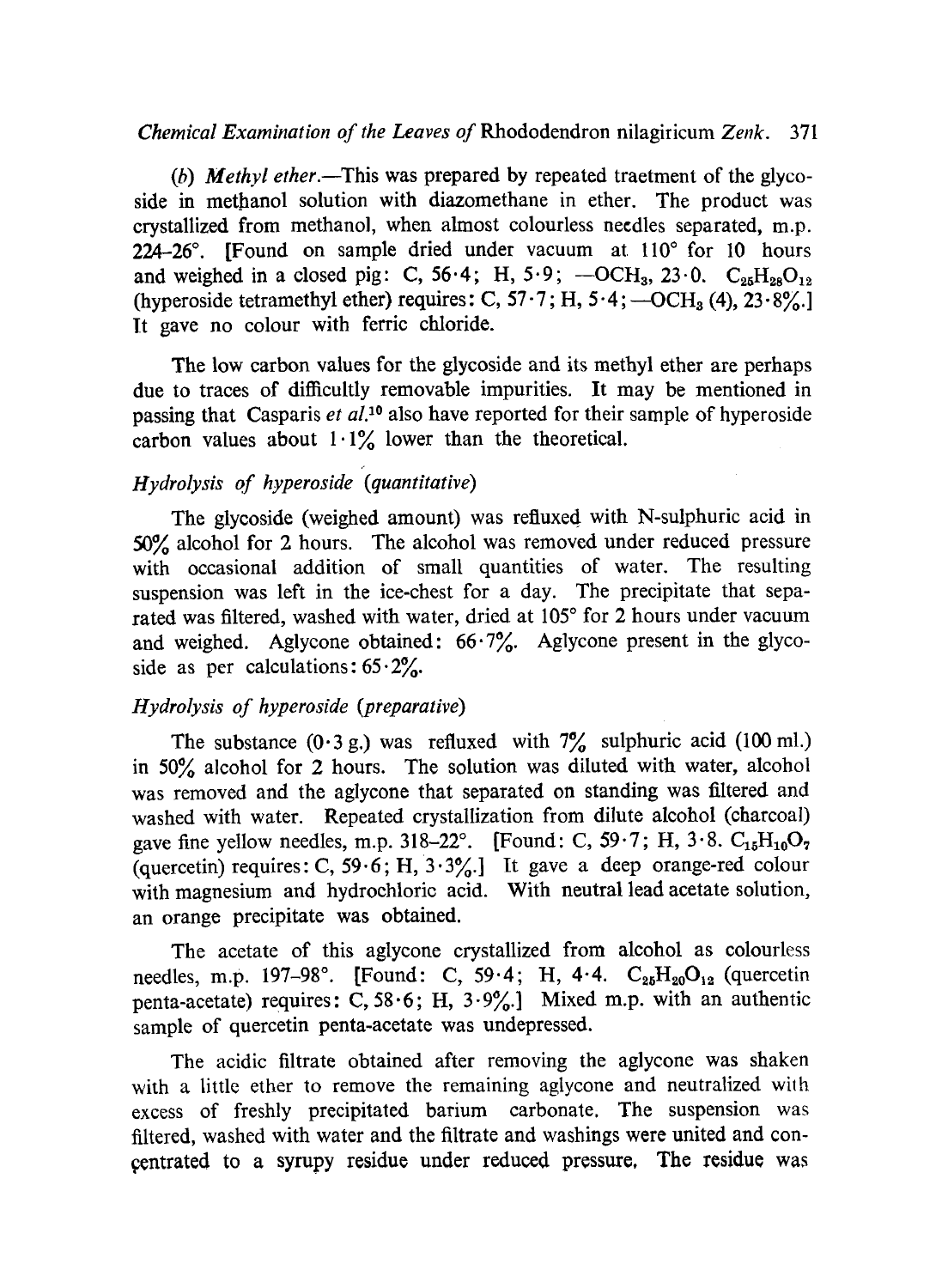### 372 S. RANGASWAMI AND K. SAMBAMURTHY

dissolved in a little water, filtered (charcoal) and the filtrate again reduced to a syrup.

The osazone prepared from a portion of' the above sugar residue crystallized from dilute alcohol as characteristic yellow needles, m.p.  $189-91°$ (decomp.). Mixed m.p. with an authentic sample of D-galactosazone was undepressed.

The identity of the sugar was further established by descending paper chromatography using butanol: acetic acid; water  $4:1:5$  (by volume) as the irrigating solvent and aniline hydrogen phthalate as the spray reagent.<sup>16</sup> Direct comparison of the sugar in question was made with pure D-glucose, pure D-galactose and L-pure rhamnose. Mixed chromatograms of the unknown with glucose and galactose separately were also run for further confirmation.

### *Hydrolysis of the methyl ether of the glycoside*

The substance (50 mg.) was refluxed with  $7\%$  sulphuric acid in 50% alcohol (25 ml.) for 2 hours. The resulting solution was diluted with water to 50 ml. and extracted with ether  $(4 \times 50 \text{ ml})$ . The ethereal extract was washed with water till neutral, dried and the solvent removed. On crystallizing the residue from alcohol (charcoal) light yellow needles, m.p.  $194^\circ$ , were obtained. [Found: C,  $64.2$ ; H,  $5.5$ ;  $-OCH<sub>3</sub>$ ,  $33.4$ . C<sub>19</sub>H<sub>18</sub>O<sub>7</sub> (quercetin tetramethyl ether) requires: C,  $63.7$ ; H,  $5.1$ ;  $-OCH<sub>3</sub> (4)$ ,  $34.6\%$ .] Mixed m.p. with an authentic sample of  $5:7:3':4'-O$ -tetramethylquercetin (m.p. 194 $^{\circ}$ ), kindly supplied by Prof. T. R. Seshadri of the Delhi University, was undepressed.

### **SUMMARY**

The examination of the leaves of *Rhododendron nilagiricum* Zenk. by extraction with solvents is described. Ursolic acid, epifriedelinol and hyperoside have been isolated and characterized.

#### **ACKNOWLEDGEMENTS**

We are grateful to Prof. T. R. Seshadri of the Delhi University for the reference sample of tetramethylquercetin. We thank the Curator, Government Botanic Gardens, Ootacamund, for supplying the material used in this investigation and the Superintendent, Indian Botanic Garden, Calcutta, for confirming the botanical identity. We thank Mr. E. Venkata Rao for the microanalyses.